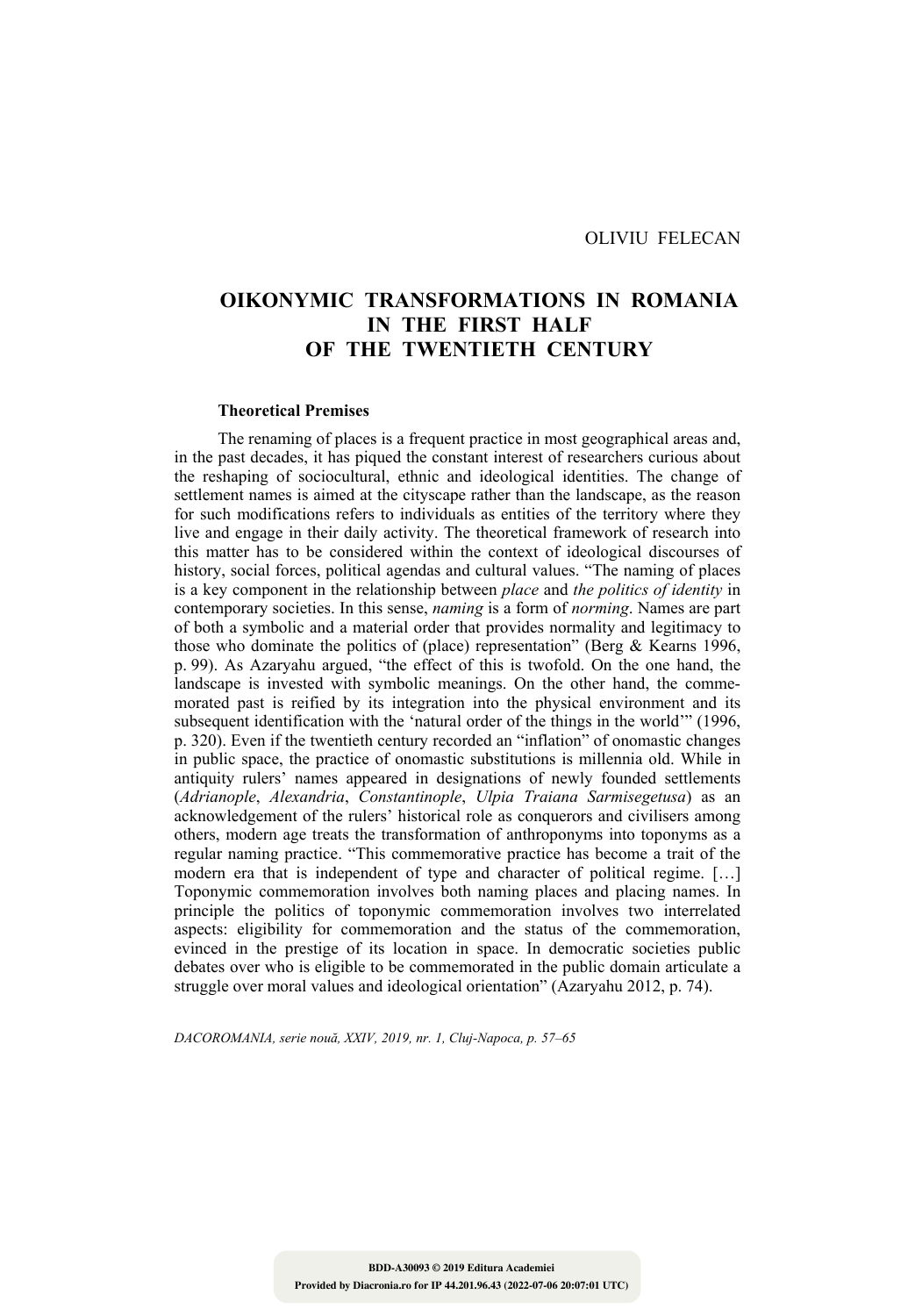Of the multitude of onomastic changes that can be found in public space, most researchers have chosen to study hodonyms, associated with "structures of authority and the legitimation of power" (Azaryahu 1996, p. 311). Thus, linguists, historians and geographers have taken into consideration theoretical aspects (Azaryahu 2011, p. 28–33; Felecan O. 2013a, p. 143–151) or hodonymic changes in the context of nationalism, racism, multilingualism, (post)colonialism, post-communism and post-apartheid (Alderman & Inwood 2013, p. 211–233; Azaryahu 2012, p. 73–82; Azaryahu & Kook 2002, p. 195–213; Azaryahu, Rose-Redwood, Alderman 2018; Casagranda 2013, p. 291–302; David 2011, p. 214–228; Felecan O. 2013b, p. 318–328; Felecan O., 2015, p. 229–244; Matsyuk 2014; Neethling 2013, p. 19–34; Päll 2009, p. 790–794; Rateau 2011, p. 453–477; Shoval 2013, p. 612–626) or with respect to certain important cities such as Berlin (Azaryahu 1997, p. 479–493; 2011, p. 483–492), Bucharest (Light 2004, p. 154–172), Budapest (Palonen 2008, p. 219–230), London (Algeo 1999, p. 205–214) and New York (Algeo 1999, p. 205–214; Allen 1993, p. 219–227; Rose-Redwood 2008, p. 431–452). "The renaming of streets is a conventional manifestation of a stage of liminal transition in political history, when the need of the new regime for legitimacy and self-presentation is especially high" (Azaryahu 1996, p. 318). The process has direct effects on everyday life and inhabitants' interaction with the geopolitical space, socioeconomic environment and language itself<sup>1</sup>. State and local authorities see the change of hodonyms as a manifestation of power and legitimisation of the socio-political order; this is why hodonyms have captured the attention of so many researchers.

At the same time, although oikonyms can be associated with structures of authority and the legitimation of power, studies regarding these aspects are, paradoxically, less numerous. Notable examples include Craiu (2012, p. 115–132), Feldman (2005, p. 649–662), Felecan N. (2015, p. 478–487), Felecan O. & Felecan N. (2015, p. 131–143), Felecan O. (2017, p. 78–87), Reinsma (2009, p. 837–842) and Tomescu (2012, p. 353–364). The fact that most of these studies refer to Balkan space is understandable, as one can find there the historical-geographical and political premises that are favourable to the topic discussed: the gaining of independence and the establishment of national states, multilingualism and multiculturalism among others.

#### **Oikonymic Changes: Socio- and Ethnolinguistic Aspects**

From a diachronic perspective, the past century has provided complex causes for the changes of oikonyms, as will be discussed hereafter with reference to

<sup>&</sup>lt;sup>1</sup>  $<sup>1</sup>$  "Renaming a street has a substantial effect not only on the city but also on its human</sup> experience and cognition. A rude intervention in routinized practices and traditional relations between ordinary people and their habitat effects a cognitive dissonance and mental and communication disarray, at least temporarily" (Azaryahu, 1996, p. 317).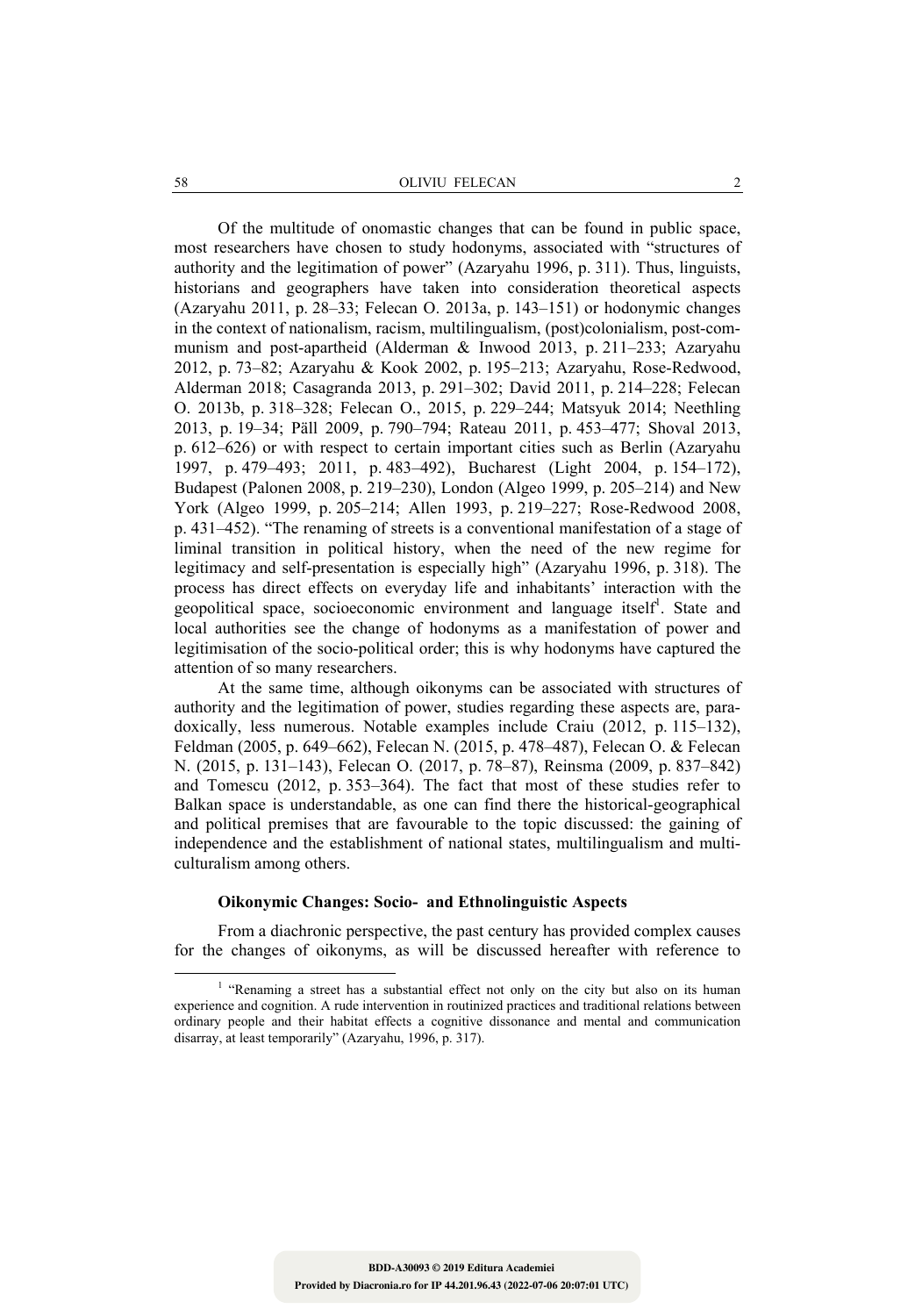Romanian space. In comparison with landforms – mountains, plains, hills, valleys, rivers and lakes –, which have firmly established names dating for millennia (macro-toponyms) or centuries (micro-toponyms), human settlements are subjected to socio-political arbitrariness. In Romania, as in other areas, naming and renaming have been strategies of power exerted to control public space socially and politically. "Place names are more than innocent spatial references or passive artefacts; they are embedded in social power relations and struggles over the identities of places and people" (Alderman & Inwood 2013, p. 212).

The first regulations on settlement names were recorded by the authorities in Dobrogea (Dobruja), which became part of Romania (again) only after the Independence of 1878. The intervention has a twofold component. On the one hand, new human settlements appeared as a result of the systematic dislocation of Romanians in the territory between the Danube and the Black Sea. For instance, in the 1920s, Aromanian colonisers were brought from Greece, while the mass emigration of Turks<sup>2</sup> occurred due to Mustafa Kemal Ataturk's policy to encourage the settlement of Balkan Muslims in the new Turkish state. In numerous situations, the new localities were designated by means of commemorative, celebratory names, inspired by the history of a place from the antiquity until a certain age: *Carmen Sylva*, *Regele Carol* ('King Charles'), *Ştefan cel Mare* ('Stephen the Great') and *Traian* ('Trajan')<sup>3</sup>. On the other hand, many oikonyms of Turkish and Tartar origin were replaced with Romanian names either to confirm the Romanian character of the region, or to reflect the new ethnic configuration of a settlement. However, it should be noted that a large number of names of Turkish and Tartar origin were preserved, some of which underwent slight phonetic adaptations: *Adamclisi*, *Agigea*, *Babadag*, *Caraorman* (< *Kara-Orman*), *Enisala* (< *Yeni-Sala*), *Murfatlar* and others. The new Romanian names, inventoried by Tomescu (2012, p. 355–357), could be grouped under the following patterns:

– historically evocative names of neighbouring archaeological sites: *Capidava* (< *Calachioi*), *Istria* (< *Caranasuf*);

– names inspired by ancient inscriptions (*Casian* < *Seremet*) or pertaining to ancient peoples (*Valea Dacilor* 'the Dacians' valley' < *Endecarachioi*);

– names evoking historical figures of the Middle Ages (*Mihai Viteazu* < *Casap-Chioi*, *Mircea Vodă* < *Celebichioi*, *Ţepeş Vodă* < *Chior-Cesmea*) and the modern age (*Cuza-Vodă* < *Docuzol*, *Ferdinand I* < *Caramurat*);

 <sup>2</sup> <sup>2</sup> The territory between the Danube and the Black Sea has always been multiethnic and multicultural by definition, as Romanians (46.6% in 1899 and 56.8% in 1913) coexisted with Bulgarians, Turks, Tartars, Russians, Lipovans, Germans, Greeks, Jewish, Italians, Armenians and Gypsies (cf. Tomescu, 2012, p. 355). 3

 $3$  The examples refer to two Latin names – the pen name of Queen Elisabeth of Romania and the name of Emperor Trajan, conqueror of Dacia – and two of the most important figures in Romanian history, who reigned a long time and had a remarkable contribution to the fate of the Romanians.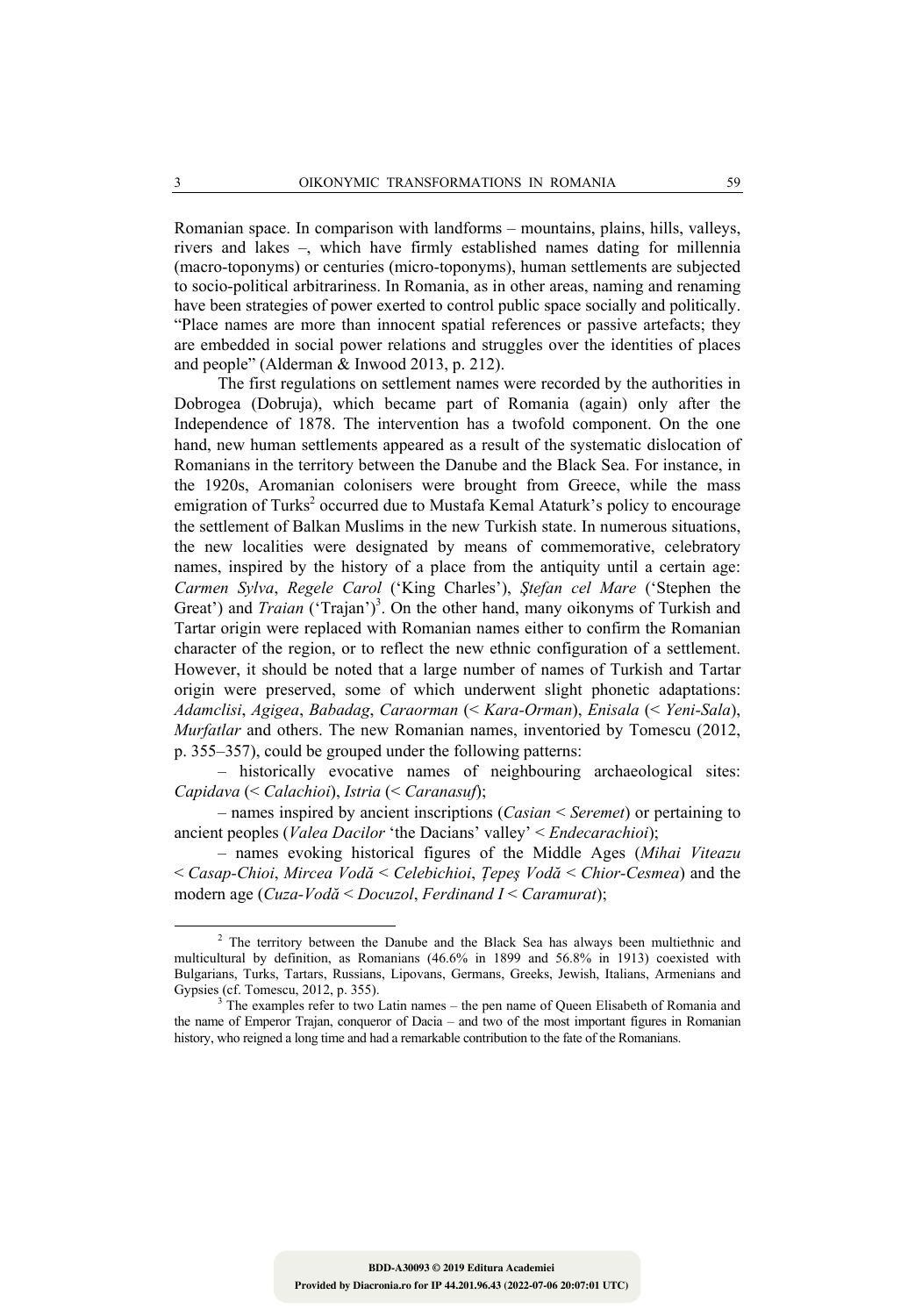– names of political figures (*Vintilă Brătianu* < *Caramanchioi*) and cultural or scientific personalities (*Ovidiu*<sup>7</sup> < *Canara*, *Saligny*<sup>4</sup> < *Azizia*, *Vasile Alecsandri* < *Testemelu*);

– names that are commemorative of political abstractions or values, such as *Independenţa* ('the independence' < *Baeramdede*) and *Unirea* ('the union' < *Caugagia*). "Commemorations not only celebrate extraordinary moments of history, but are also instrumental in their reification. Their impact should also be measured by the way they affect rhythms of social life and settings of human activities" (Azaryahu 1996, p. 312);

– Romanianised names that are highly similar to the initial etymon: *Ciucurova* < *Cucur-Ova*, *Turcoaia* < *Turkoy*. On the one hand, Romanianisation facilitates the achievement of the aim set, *i.e.*, to alter the ethnic configuration of oikonyms in Dobruja. On the other hand, this process is the perfect way to establish a new name in the collective mentality, without losing the connection with the previous name;

– delexical names, based on the translation of foreign words: *Amara* (from *amar* 'bitter') < *Agigea*, *Corbu* ('the raven') < *Gargalac*, *Sărata* (from *sărat* 'salty') < *Tuzla*;

– foreign names replaced with simple or compound Romanian ones, without legitimate etymological or toponomastic motivation: *Luminiţa* ('the little light') *< Sahman*, *Poarta Albă* ('the white gate') *< Alacap*, *Valea Neagră* ('the black valley') *< Cogealia*;

– oikonyms reattributed in accordance with patronyms: *Costineşti < Mangeapunar* 5 , *Domneşti < Cogealac*.

It is interesting that "the first change of village names in Dobruja began in 1912" (Tomescu 2012, p. 355), namely more than three decades after Independence had been obtained. It would appear that state authorities were not initially interested in oikonyms, as they had other priorities on the political-economic agenda. The situation changed along with World War I, at the end of which Romania became whole again through the union of Bessarabia and Transylvania with the mother country. Being under foreign rule for a very long time, these lands – mainly inhabited by Romanians – would experience oikonymic changes only a few years later, as a result of the administrative reorganisation of the country through a law of 1925, enforced in 1926.

As opposed to Dobruja, where oikonymic alterations occurred both for ethnic reasons and religious ones (Muslim names were replaced with Christian ones), in Transylvania ethnic considerations were predominant. However, the

 $\frac{1}{4}$ <sup>4</sup> The engineer who built the first bridge over the Danube in 1895, considered the longest bridge in Europe and the third longest in the world, connecting Dobruja to the rest of the country. 5

 $5$  The name *Costinești* was given after the name of a landowner at the end of the nineteenth century (*Costinescu*), but in 1840–1940 the German colonisers that had settled there also used the name *Büffelbrunnen* ('the fountain of the oxen') for the village.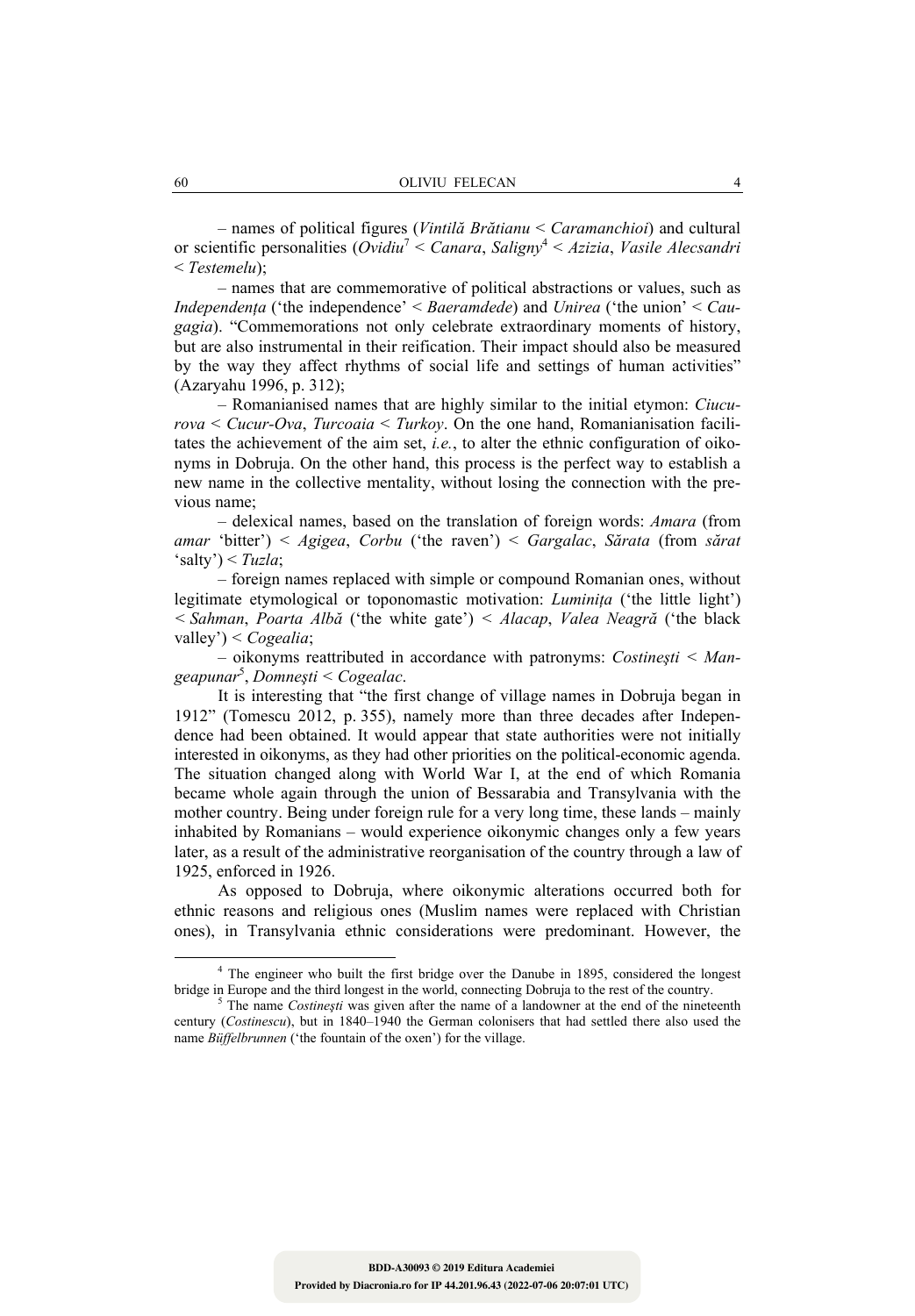administrative intervention on this level of onomastics was not aggressive and numerous oikonyms were preserved. As Tomescu (2012) notices, "in Transylvania and [the] Banat, the settlements where the Hungarian, German, Slovakian or Serbian population formed the majority could keep their traditional names, sometimes modifying their spelling to adapt to the Romanian linguistic norms" (p. 354): *Abrud <* Hungarian *Abrudbánya*, *Aleşd <* Hungarian *Élesd*, *Ardud <* Hungarian *Erdőd*, German *Erdeed* and others. The "translation" of Hungarian names was also operated in the case of important cities, even if the majority of the population was not Romanian in the interwar period 6: *Baia Mare <* Hungarian *Nagybánya*, *Carei <* Hungarian *Nagykároly,* German *Großkarol*, *Oradea (Mare) <* Hungarian *Nagyvárad*, German *Großwardein*, *Satu Mare <* Hungarian *Szatmárnémeti* and *Timişoara <* German *Temeswar*, Hungarian *Temesvár*. This attitude of the Romanian authorities is not only indicative of their conciliating nature, but also of their democratic tolerance concerning the use of names in agreement with the inhabitants' ethnicity. Nevertheless, to avoid the forced Magyarisation of certain names of villages in the west of the country, on the border with Hungary, some untranslatable names were employed (*Inand*, *Nojorid* and *Zerind*), thus compelling the Hungarian majority to use these names exclusively.

Major ethnically and politically motivated oikonymic changes were recorded in settlements in which the Romanians represented the majority but were unable, under the Habsburg rule, to name their home lands using Romanian designations. In such situations, one could talk about rehabilitating, rightful interventions, not about the enforcement of state policies. The examples are numerous and refer to:

– names inspired by the folk naming system operative in a given area: *Izvoru Mureşului* ('the spring of the Mureş river') *< Santatelec*, *Vânători* ('hunts(men)') *< Haşfalău* ;

– names "created according to the Romanian toponymic pattern" (Tomescu, 2012, p. 255): *Brădeni < Hendorf*, *Secuieni < Uisechei*.

Certain oikonyms that contained an ethnic marker were simplified (*Cenad < Cenadu Sârbesc* 'Serbian Cenad', *Daia < Daia Săsească* 'Saxon Daia', *Homorog < Homorogu Român* 'Romanian Homorog', *Pruniş* 'plum tree grove' *< Silvaşu Unguresc* 'Hungarian Silvaş'), whereas in other situations the ethnic reference was either replaced with locative or qualifying determiners (*Bencecu de Jos* 'lower Bencecu' *< Bencecu Român* 'Romanian Bencecu', *Bencecu de Sus* 'upper Bencecu' *< Bencecu German* 'German Bencecu', *Beregsăul Mare* 'great Beregsău' *< Beregsău Român* 'Romanian Beregsău', *Beregsăul Mic* 'little Beregsău' *< Beregsău Nemţesc* 'German Beregsău') or vice versa: *Dileu Român* ('Romanian Dileu') *< Dileu Vechi* ('old Dileu'), *Dileu Unguresc* ('Hungarian Dileu') *< Dileu Nou* ('new Dileu'). The oikonymic changes reflect the fact that the new state was determined to own both the land and

 <sup>6</sup>  $6$  Before 1918, cities, in general, and their centres, in particular, were inhabited by Hungarians, Germans and Jews, and Romanians were the majority only in peripheral or rural areas.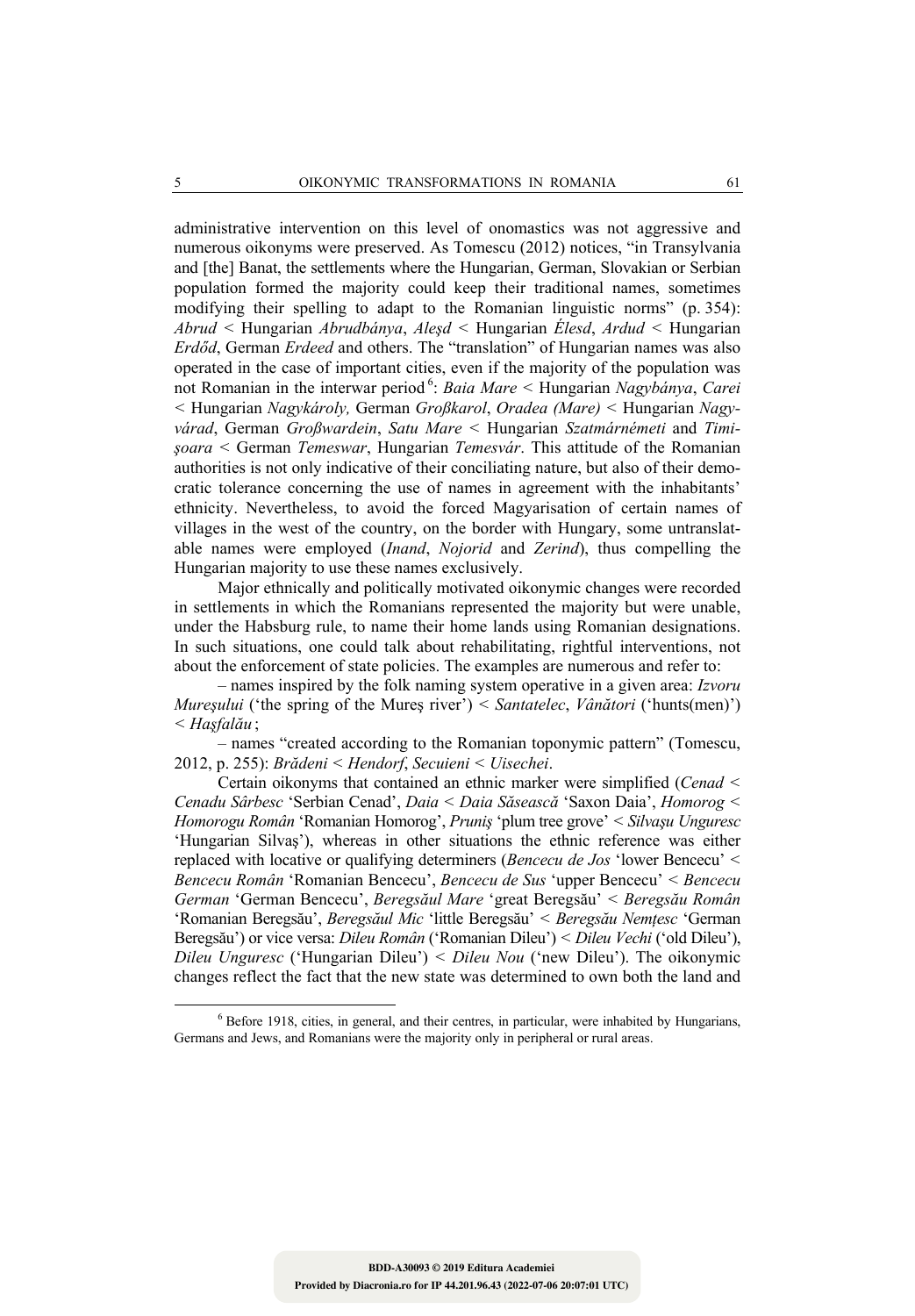certain names. The rebaptism of settlements is a process controlled by central authorities, not only as a manifestation of power, but also as an act of appropriation. Therefore, many new names of settlements have a gratulatory, celebratory or commemorative load, a characteristic that was common to several states in the past century. As Azaryahu (1996) remarked about street names, "the association of commemorative street names with nation building became paramount in the 20th century in numerous cases of successful ethnic revivals and postcolonial state formations" (p. 314). Commemorative names were picked especially for settlements in which important figures were born or lived: *Aurel Vlaicu < Binţinţi*, *Avram Iancu < Aciura*, *Papiu Ilarian < Budiu de Câmpie*. In these situations, the oikonyms are motivated and their choice is an homage paid to the persons that surpassed their condition and became role models for the villagers, in various fields of culture and science.

The proof that the choice of commemorative names is not related to nationalism or vindication lies in the attribution of these names in the period of the Romanian Kingdom, in which the ethnic configuration was monochromatic. The intervention of the authorities in naming certain villages increased as a result of the administrative reform of 1926 and referred especially to rural areas. According to Tomescu (2012, p. 357), the new commemorative oikonyms were based on:

– "historical figures, former rulers of the medieval Romanian provinces": *Alexandru cel Bun*, *Constantin Brâncoveanu*, *Mihai Viteazul*;

– names of World War I heroes: *General Dragalina*, *General Eremia Grigorescu*;

– names of famous politicians of the nineteenth and twentieth centuries: *I.C. Brătianu*, *I.G. Duca*, *C.A. Rosetti*, *Nicolae Titulescu*;

– names of renowned writers: *I.L. Caragiale*, *George Coşbuc*, *Ion Creangă*;

– names of landowners who played an important role in the socioeconomic context of the region: *Alcazi*, *Eliza Stoieneşti*, *Ileana Papadopol* and others.

All these oikonymic changes comprise features of democracy, of a society experiencing a period of peace, as well as social and economic development. The administrative reform did not occur immediately after the end of World War I, which coincided with the establishment of Great Romania, but granted enough time for the "waters to calm", so as not to inflame certain ethnic, religious or political spirits. As evidence that the change of place names was designed carefully, one can mention the survival of these names after the adoption of the Constitution in 1938, followed by a new administrative law, which only affected the organisation of the country but did not have an impact on names of villages and cities.

# **Concluding Remarks**

As other countries, Romania experimented several processes of place-name changing in the first half of the twentieth century, which were indicative of social, political, economic, ethnic and cultural realities. By comparison with folk

**Provided by Diacronia.ro for IP 44.201.96.43 (2022-07-06 20:07:01 UTC)**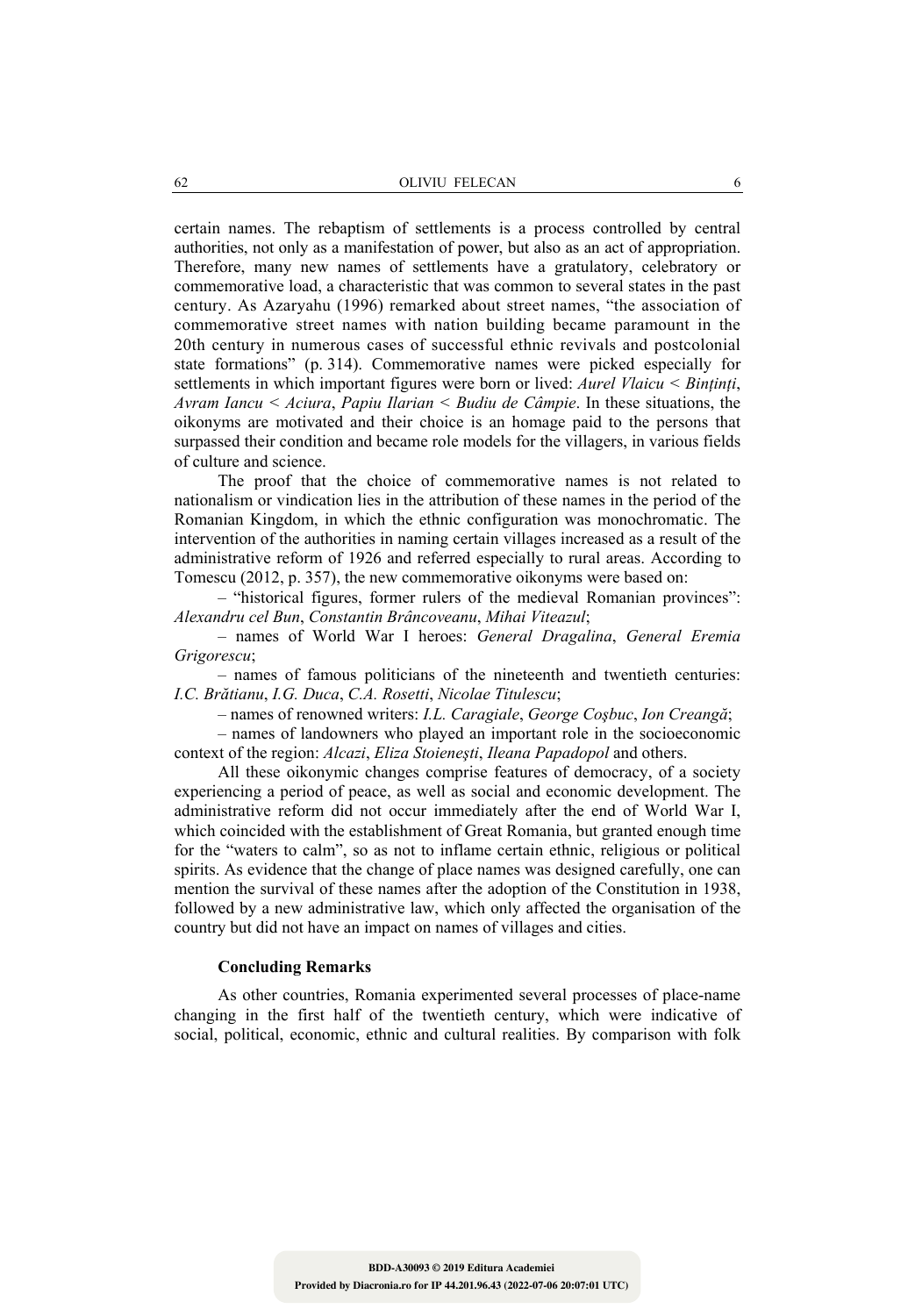toponymy – which is motivated, spontaneous and descriptive –, official toponymy has an arbitrary, artificial character, which "ignores the relationship of motivation between a linguistic sign and a referent (the settlement designated)" (Moldovanu 1991, p. LII). The official system, continually changing and adapting to the political, socioeconomic and ethnic reality, considerably reduces the variety of folk oikonymy, which relies on the geography and history of the places designated. Encomiastic oikonyms (dependant on the ruling regime) and, sometimes, commemorative oikonyms (borrowing names of minor personalities or figures selected according to criteria that are valid for a brief period of time) are defined by ephemerality and establish purely conventional relationships between territorial units and their names.

 From the perspective of the relationship with other systems of languages, official toponymy displays a markedly closed character. "When approached metalinguistically (from the viewpoint of the subject's attitude towards a name), official toponymy is conscious in essence, as suggested both by its creations and by the numerous interventions in folk geographic nomenclature, which was subjected to a process of selection that was based on several frameworks (political, ethical, aesthetic and religious) and implied an actual linguistic strategy" (Moldovanu 2014, p. XVIII). Sociolinguistically, one can say that the official toponymic norm is restrictive; it is established through the force of the official act that underlies it and the social authority of civil servants.

### REFERENCES

- Alderman, Inwood 2013 = Derek H. Alderman, Joshua Inwood, *Street naming and the politics of belonging: spatial injustices in the toponymic commemoration of Martin Luther King Jr*., in "Social & Cultural Geography", 14(2)/2013, p. 211–233.
- Algeo 1999 = John Algeo, *Trans-Atlantic street names*, in "Names: A Journal of Onomastics", 47(3)/1999, p. 205–214.
- Allen 1993 = Irving Lewis Allen, *Some informal neighbourhood and street names in Manhattan: from Alphabet City to The Dead End*, in "Names: A Journal of Onomastics", 41(4)/1993, 219–227.
- Azaryahu 1996 = Maoz Azaryahu, *The power of commemorative street names*, in "Environment and Planning D: Society and Space", 14/1996, p. 311–330.
- Azaryahu 1997 = Maoz Azaryahu, *German reunification and the politics of street names. The case of East Berlin*, in "Political Geography", 16/1997, p. 479–493.
- Azaryahu 2011 = Maoz Azaryahu, *The critical turn and beyond: the case of commemorative street naming*, in "ACME: An International E-Journal for Critical Geographies", 10(1)/ 2011, p. 28–33.
- Azaryahu 2012 = Maoz Azaryahu, *Rabin's road: the politics of toponymic commemoration of Yitzhak Rabin in Israel*, in "Political Geography", 31/2012, p. 73–82.
- Azaryahu, Kook 2002 = Maoz Azaryahu, Rebecca Kook, *Mapping the nation: street names and Arab-Palestinian identity: three case studies*, in "Nations and Nationalism", 8(2)/2002, p. 195–213.
- Azaryahu, Rose-Redwood, Alderman 2018 = Maoz Azaryahu, Reuben Rose-Redwood, Derek Alderman (eds.), *The Political Life of Urban Streetscapes: Naming, Politics, and Place*, London and New York, Routledge, 2018.
- Berg, Kearns 1996 = Lawrence D. Berg, Robin A. Kearns, *Naming as norming: "race", gender, and the identity politics of naming places in Aotearoa/New Zealand*, in "Environment and Planning D: Society and Space", 14/1996, p. 99–122.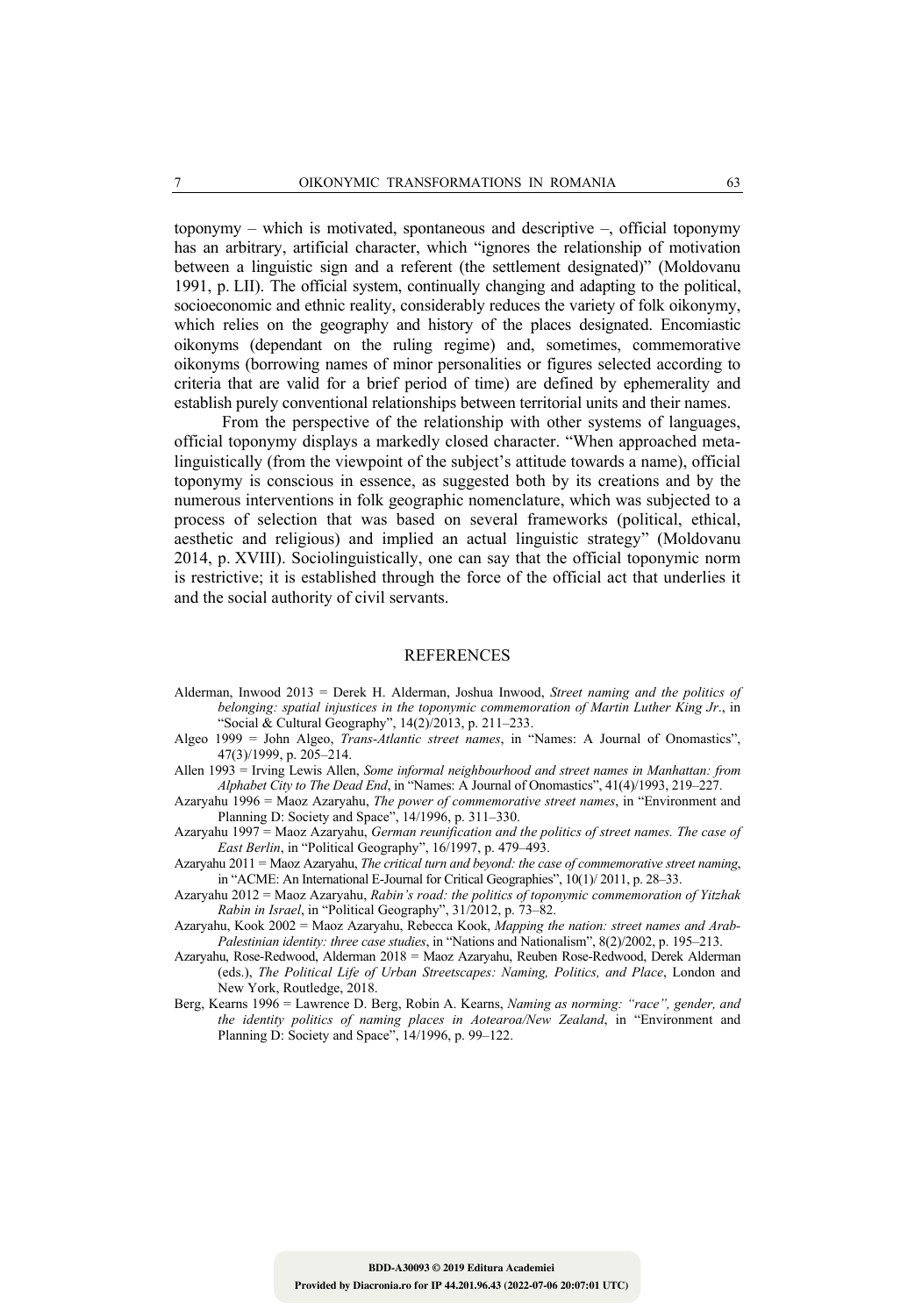- Casagranda 2013 = Mirko Casagranda, *From Empire Avenue to Hiawatha Road: (Post)colonial naming practices in the Toronto Street Index*, in O. Felecan (ed.), *Proceedings of the Second International Conference on Onomastics "Name and Naming". Onomastics in Contemporary Public Space*, Cluj-Napoca: Editura Mega, Editura Argonaut, 2013, p. 291–302. Retrieved from *http://onomasticafelecan.ro/iconn2/proceedings/3\_06\_Casagranda\_Mirko\_ICONN\_2. pdf*
- Craiu 2012 = Ovidiu Constantin Craiu, *Structura socială a oiconimelor. Reorganizarea administrativ-teritorială a statului român prin decretul 799/1964* [The social structure of oikonyms. The administrative-territorial reorganisation of the Romanian state through Decree 799/1964], in "Revista română de sociologie" [The Romanian review of Sociology], XXIII (1–2)/2012, p. 115–132.
- David 2011 = Jaroslav David, *Commemorative place names their specificity and problems*, in "Names: A Journal of Onomastics", 59(4)/2011, p. 214-228.
- Feldman 2005 = David Feldman, *Renaming cities in Bosnia and Herzegovina*, in "I•CON-International Journal of Constitutional Law", 3(4)/2005, p. 649–662.
- Felecan N. 2015 = Nicolae Felecan, *Oiconime "decretate": aspecte sociolingvistice* ["Decreed" oikonyms: sociolinguistic aspects], in O. Felecan (ed.), *Proceedings of the Third International Conference on Onomastics "Name and Naming": Conventional/Unconventional in Onomastics*, Cluj-Napoca, Editura Mega, Editura Argonaut, 2015, p. 478–487.
- Felecan O. 2013a = Oliviu Felecan, *Anthroponyms en odonymie (aspects théoriques)*, in "Nouvelle Revue d'Onomastique (NRO)", 55/ 2013, p. 143–151.
- Felecan O. 2013b = Oliviu Felecan, *Hodonimie românească între autohtonism şi cosmopolitism* [Romanian hodonymy – between autochthonism and cosmopolitanism], in O. Felecan (ed.), *Proceedings of the Second International Conference on Onomastics "Name and Naming". Onomastics in Contemporary Public Space*, Cluj-Napoca, Editura Mega, Editura Argonaut, 2013, p. 318–328.
- Felecan O. 2015 = Oliviu Felecan, *Borders and ethnic identities reflected in street names from Transylvanian localities*, in "Transylvanian Review", XXIV (supplement, 1), 2005, p. 229–244.
- Felecan, O. 2017 = Oliviu Felecan, *Oikonymic Transformations in Romania in the Second Half of the Twentieth Century*, in "Names", 65(2)/ 2017 p. 78–87.
- Felecan, O., Felecan, N. 2015 = Oliviu Felecan, Nicolae Felecan, *Oiconime "decretate": aspecte sociolingvistice* (II) ["Decreed oikonyms: sociolinguistic aspects, II], in S. Pitiriciu (ed.), *Mioara Avram – in memoriam*, Craiova, Editura Sitech, 2015, p. 131–143.
- Light 2004 = Duncan Light, *Street names in Bucharest 1990–1997: exploring the modern historical geographies of post-socialist change*, in "Journal of Historical Geography", 30/2004, p. 154–172.
- Matsyuk 2014 = Halyna Matsyuk, *Urban street names as a marker of language/authority interaction in Ukraine: Soviet (1922–1991) and post-soviet periods (1991–2011)*, in J. Tort i Donada & M. Montagut i Montagut (eds.), *Els noms en la vida quotidiana. Actes del XXIV Congrés Internacional d'ICOS sobre Ciències Onomàstiques*/*Names in daily life. Proceedings of the XXIV ICOS International Congress of Onomastic Sciences*, Secció 4, Barcelona, Generalitat de Catalunya, Departament de Cultura, 2014. Retrieved from *http://www.gencat.cat/llengua/ BTPL/ICOS2011/040.pdf*
- Moldovanu 2014 = Dragoş Moldovanu (ed.), *Tezaurul toponimic al României. Moldova* I [The toponymic thesaurus of Romania. Moldova I], Bucureşti, Editura Academiei Române, 2014.
- Moldovanu 2014 = Dragoş Moldovanu (ed.), *Tezaurul toponimic al României. Moldova* II [The toponymic thesaurus of Romania. Moldova II], Iaşi, Editura Universităţii "Alexandru Ioan Cuza", 2014.
- Neethling 2013 = Bertie Neethling, *Renaming streets in the City of Cape Town: Policy and practice*, in "Nomina Africana", 27(1)/2013, p. 19–34.
- Päll 2009 = Peeter Päll, *Historical multilingualism of street names in Estonia*, in W. Ahrens, S. Embleton and A. Lapierre (eds.), *Names in Multi-Lingual, Multi-Cultural and Multi-Ethnic Contact, Proceedings of the 23rd International Congress of Onomastic Sciences, August 17–22, 2008, York University, Toronto, Canada*, Toronto, York University, 2009, p. 790–794.